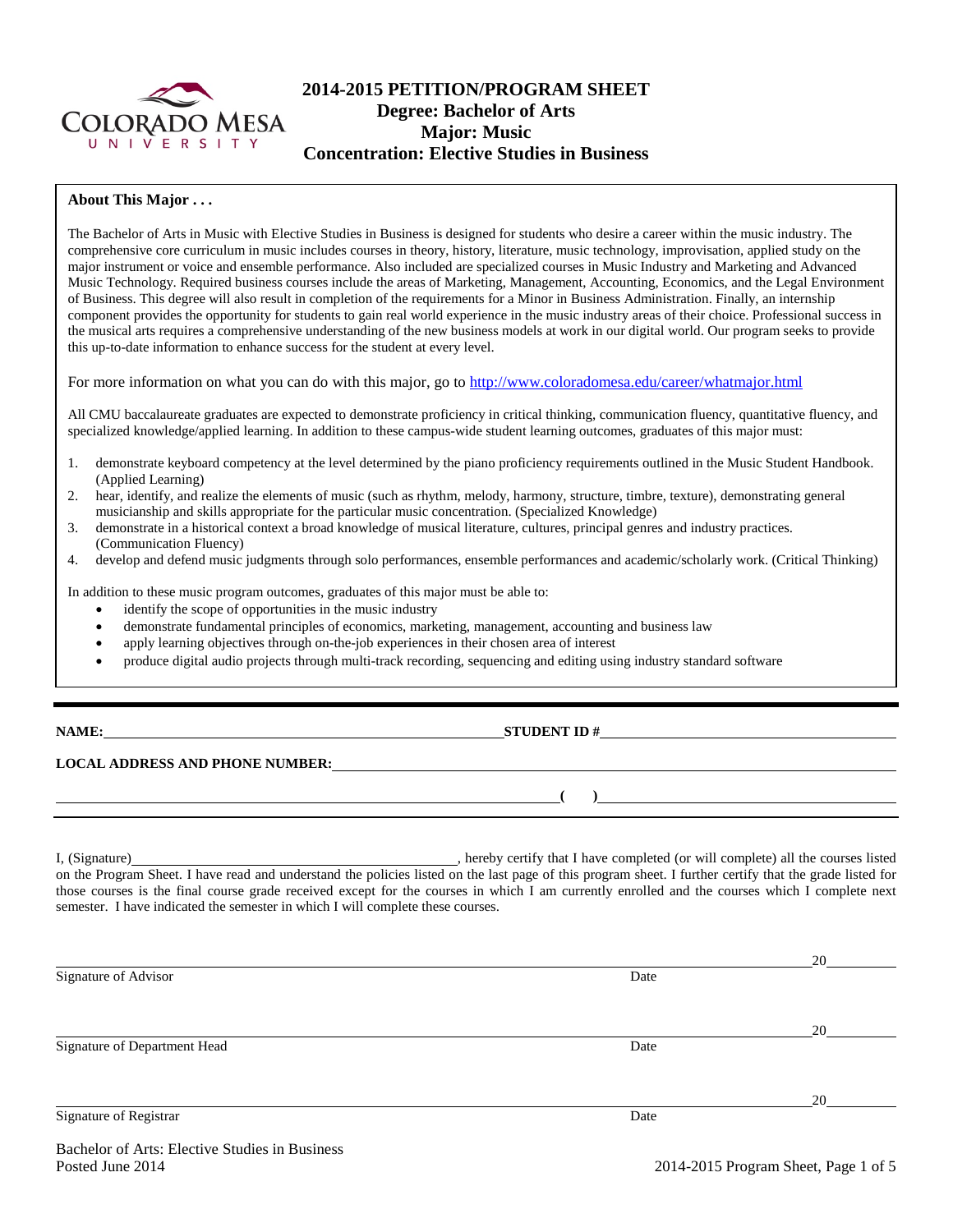#### **Students should work closely with a faculty advisor when selecting and scheduling courses prior to registration.**

Degree Requirements:

- 120 semester hours total (Students must complete a minimum of 30 of the last 60 hours of credit at CMU, with at least 15 semester hours in major discipline courses numbered 300 or higher).
- 40 upper division credits (A minimum of 15 taken at the 300-400 course levels within the major at CMU).
- 2.00 cumulative GPA or higher in all CMU coursework
- 2.00 cumulative GPA or higher in coursework toward the major content area
- Pre-collegiate courses (usually numbered below 100) cannot be used for graduation.
- When filling out the program sheet a course can be used only once.
- A student must follow the CMU graduation requirements either from 1) the program sheet for the major in effect at the time the student officially declares a major; or 2) a program sheet for the major approved for a year subsequent to the year during which the student officially declares the major and is approved for the student by the department head. Because a program may have requirements specific to the degree, the student should check with the faculty advisor for additional criteria. It is the student's responsibility to be aware of, and follow, all requirements for the degree being pursued. Any exceptions or substitutions must be approved by the student's faculty advisor and Department Head.
- See the "Undergraduate Graduation Requirements" in the catalog for additional graduation information.

**GENERAL EDUCATION REQUIREMENTS** (31 semester hours) See the current catalog for a list of courses that fulfill the requirements below. If a course is on the general education list of options and a requirement for your major, you must use it to fulfill the major requirement and make a different selection within the general education requirement.

| Course No Title | Sem.hrs Grade Term |
|-----------------|--------------------|

**English** (6 semester hours, must receive a grade of "C" or better and must be completed by the time the student has 60 semester hours.) ENGL 111 English Composition 3 ENGL 112 English Composition 3

**Math:** MATH 110 or higher (3 semester hours, must receive a grade of "C" or better, must be completed by the time the student has 60 semester hours.)  $MATH 1$ 

|             | <b>Humanities</b> (3 semester hours)                                                                                                                                                                                                 |  |  |
|-------------|--------------------------------------------------------------------------------------------------------------------------------------------------------------------------------------------------------------------------------------|--|--|
|             | <b>Social and Behavioral Sciences</b> (6 semester hours)                                                                                                                                                                             |  |  |
|             | ECON 201 Principles of Macroeconomics 3                                                                                                                                                                                              |  |  |
|             |                                                                                                                                                                                                                                      |  |  |
|             | <b>Natural Sciences</b> (7 semester hours, one course must include a lab)                                                                                                                                                            |  |  |
|             | <u> 1980 - John Harry Harry Harry Harry Harry Harry Harry Harry Harry Harry Harry Harry Harry Harry Harry Harry Harry Harry Harry Harry Harry Harry Harry Harry Harry Harry Harry Harry Harry Harry Harry Harry Harry Harry Harr</u> |  |  |
| <b>HIST</b> | <b>History</b> (3 semester hours)<br>the control of the control of the control of                                                                                                                                                    |  |  |
|             | <b>Fine Arts</b> (3 semester hours)                                                                                                                                                                                                  |  |  |
|             | MUSA 266 History of Popular Music                                                                                                                                                                                                    |  |  |

| Course No        | Title                                                                                                                   | Sem.hrs Grade Term |                                                                                                                       |
|------------------|-------------------------------------------------------------------------------------------------------------------------|--------------------|-----------------------------------------------------------------------------------------------------------------------|
|                  | <b>OTHER LOWER DIVISION REQUIREMENTS</b> (6 semester hours)                                                             |                    |                                                                                                                       |
|                  | Kinesiology (3 semester hours)                                                                                          |                    |                                                                                                                       |
|                  | KINE 100 Health and Wellness                                                                                            | 1                  |                                                                                                                       |
|                  |                                                                                                                         | 1                  |                                                                                                                       |
|                  |                                                                                                                         | 1                  |                                                                                                                       |
|                  | Applied Studies (3 semester hours)                                                                                      |                    |                                                                                                                       |
| ACCT 201         | Principles of Financial                                                                                                 |                    |                                                                                                                       |
|                  | Accounting                                                                                                              | 3                  |                                                                                                                       |
|                  |                                                                                                                         |                    |                                                                                                                       |
|                  | <b>FOUNDATION COURSES (23 semester hours)</b>                                                                           |                    |                                                                                                                       |
|                  | Must pass all courses with a "C" or better                                                                              |                    |                                                                                                                       |
| MUSA 111         | Music Technology                                                                                                        | 1                  |                                                                                                                       |
| MUSA 114         | Theory I - Introduction                                                                                                 | 3                  |                                                                                                                       |
| <b>MUSA 115</b>  | Theory II – Diatonic Concepts                                                                                           | 3                  | <u> 1989 - Johann John Stone, mars and de la partie de la partie de la partie de la partie de la partie de la par</u> |
| <b>MUSA 116</b>  | Ear Training & Sightsinging I                                                                                           | $\overline{c}$     | <u> 1989 - John Barnett, fransk kongresu</u>                                                                          |
| MUSA 117         | Ear Training & Sightsinging II                                                                                          | $\overline{c}$     |                                                                                                                       |
| <b>MUSA 214</b>  | Theory III - Chromatic                                                                                                  |                    |                                                                                                                       |
|                  | Concepts                                                                                                                | 3                  |                                                                                                                       |
| <b>MUSA 215</b>  | Theory $IV - Tw$ entieth Century                                                                                        |                    |                                                                                                                       |
|                  | Form and Analysis                                                                                                       | 3                  |                                                                                                                       |
| MUSL             |                                                                                                                         | 1                  |                                                                                                                       |
| MUSL             | $\begin{tabular}{ c c c c } \hline $1$ & \quad \quad & \quad \quad & \quad \quad & \quad \quad \\ \hline \end{tabular}$ | 1                  |                                                                                                                       |
| MUSL             |                                                                                                                         | 1                  |                                                                                                                       |
| <b>MUSP</b>      |                                                                                                                         | 1                  |                                                                                                                       |
| <b>MUSP</b>      |                                                                                                                         | 1                  |                                                                                                                       |
| <b>MUSP</b><br>2 |                                                                                                                         | 1                  |                                                                                                                       |

#### **BACHELOR OF ARTS in MUSIC: Elective Studies in Business Concentration (60 semester hours)**

Must pass all courses for credit with a "C" or better

|                  | <b>Music Core</b> (42 Semester Hours)                                                                                 |                |  |
|------------------|-----------------------------------------------------------------------------------------------------------------------|----------------|--|
| <b>MUSA 101</b>  | Concert Attendance (8 semesters)0                                                                                     |                |  |
| <b>MUSA 101</b>  | <b>Concert Attendance</b>                                                                                             | 0              |  |
| <b>MUSA 101</b>  | Concert Attendance                                                                                                    | 0              |  |
| <b>MUSA 101</b>  | Concert Attendance                                                                                                    | 0              |  |
| <b>MUSA 101</b>  | <b>Concert Attendance</b>                                                                                             | 0              |  |
| <b>MUSA 101</b>  | Concert Attendance                                                                                                    | 0              |  |
| <b>MUSA 101</b>  | Concert Attendance                                                                                                    | 0              |  |
| <b>MUSA 101</b>  | <b>Concert Attendance</b>                                                                                             | 0              |  |
| <b>MUSA 268</b>  | <b>Beginning Jazz Improvisation</b>                                                                                   | 1              |  |
| MUSA 311         | <b>Advanced Music Technology</b>                                                                                      | 1              |  |
| MUSA 317         | Orchestration                                                                                                         | $\mathfrak{D}$ |  |
| <b>MUSA 326</b>  | Music History & Literature I                                                                                          | 3              |  |
| <b>MUSA 327</b>  | Music History & Literature II                                                                                         | 3              |  |
| <b>MUSA 363</b>  | Music Industry and Marketing                                                                                          | 3              |  |
| <b>MUSA 426</b>  | Music of World Cultures                                                                                               | 2              |  |
| <b>MUSA 499</b>  | Internship                                                                                                            | 4              |  |
| <b>MUSP 420</b>  | Senior Recital/Presentation                                                                                           | 1              |  |
|                  |                                                                                                                       |                |  |
| <b>MUSL</b>      | $3 \qquad \qquad$                                                                                                     | 1              |  |
| <b>MUSL</b>      |                                                                                                                       | 1              |  |
| <b>MUSL</b><br>4 |                                                                                                                       | 1              |  |
| <b>MUSP</b><br>2 |                                                                                                                       | 1              |  |
| <b>MUSP</b><br>3 |                                                                                                                       | 1              |  |
| <b>MUSP</b><br>3 | <u> Territoria de la contenentación de la contenentación de la contenentación de la contenentación de la contene</u>  | 1              |  |
| *MUSP 4          | <u> Terminal de la propincia de la propincia de la propincia de la propincia de la propincia de la propincia de l</u> | 1              |  |
| FLA              |                                                                                                                       | 3              |  |
| FLA              |                                                                                                                       | 3              |  |
|                  |                                                                                                                       |                |  |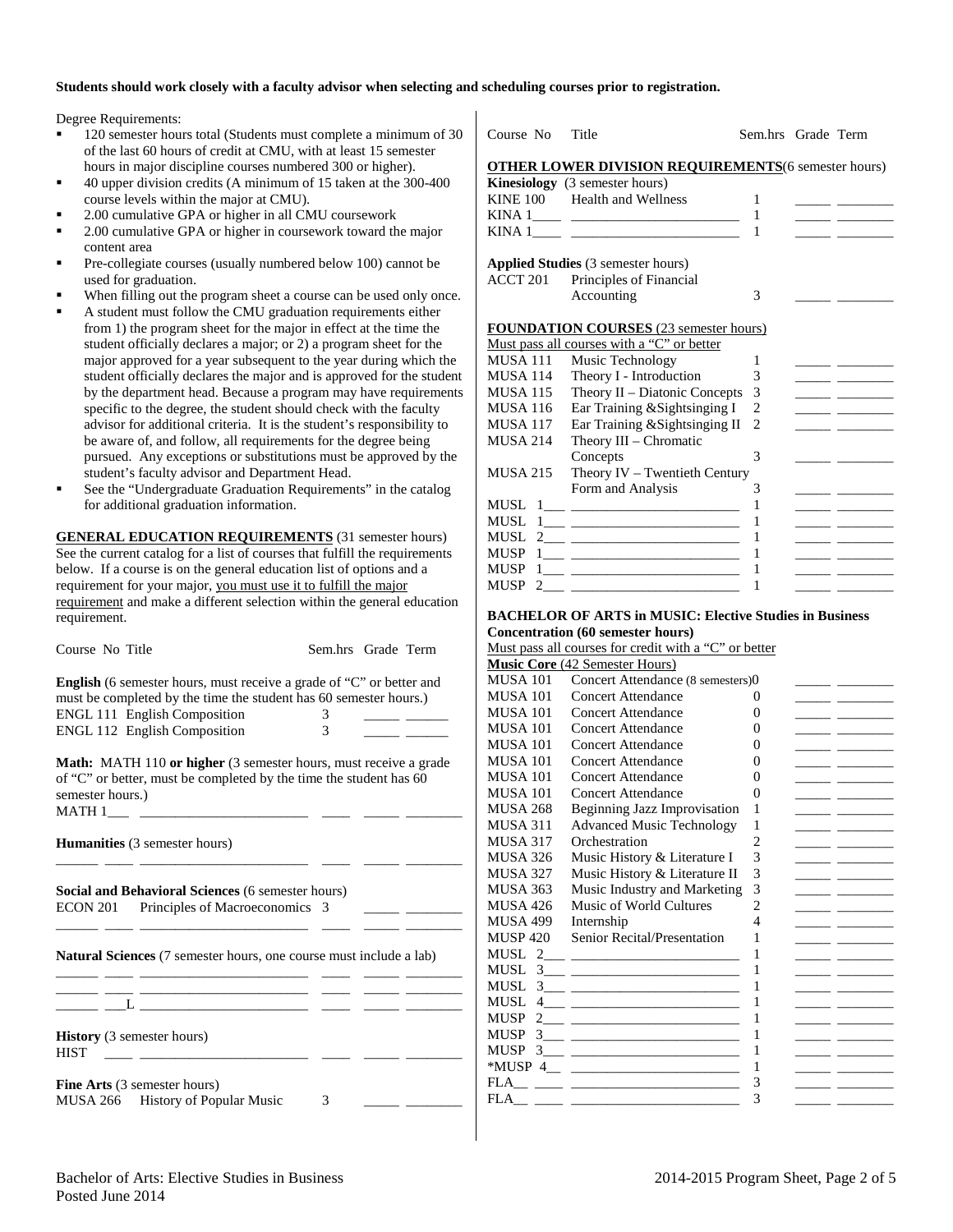| Select one of the following:                                                                                   | MUSA 337 Diction for Singers<br>MUSA 368 Advanced Jazz Improvisation 2                 |                    |  | Course No Title<br>*ACCT 202 | Business Electives Select 6 semester hours from the following; †<br>Principles of Managerial |   | Sem.hrs Grade Term |  |
|----------------------------------------------------------------------------------------------------------------|----------------------------------------------------------------------------------------|--------------------|--|------------------------------|----------------------------------------------------------------------------------------------|---|--------------------|--|
|                                                                                                                | Music Electives Select 6 semester hours from any MUS <sub>x</sub> course. <sup>†</sup> |                    |  |                              | Accounting                                                                                   | 3 |                    |  |
| MUS                                                                                                            |                                                                                        |                    |  | <b>BUGB 211</b>              | <b>Business Communications</b>                                                               | 3 |                    |  |
|                                                                                                                |                                                                                        |                    |  | *CISB 305                    | Solving Problems Using                                                                       |   |                    |  |
|                                                                                                                |                                                                                        |                    |  |                              | Spreadsheets and Statistical                                                                 |   |                    |  |
| MUS FOR THE STATE OF THE STATE OF THE STATE OF THE STATE OF THE STATE OF THE STATE OF THE STATE OF THE STATE O |                                                                                        |                    |  |                              | Software                                                                                     |   |                    |  |
|                                                                                                                |                                                                                        |                    |  | *FINA 301                    | <b>Managerial Finance</b>                                                                    | 3 |                    |  |
|                                                                                                                | *Excluding MUSP 420, it is used above                                                  |                    |  | MANG 300                     | <b>Small Business Management</b>                                                             | 3 |                    |  |
|                                                                                                                |                                                                                        |                    |  | <b>MANG 301</b>              | Organizational Behavior                                                                      | 3 |                    |  |
| Course No                                                                                                      | Title                                                                                  | Sem.hrs Grade Term |  | <b>MANG 371</b>              | Human Resource Management 3                                                                  |   |                    |  |
|                                                                                                                | <b>Business Core</b> (12 semester hours)                                               |                    |  | *MANG 450                    | Entrepreneurship                                                                             |   |                    |  |
| MANG 201                                                                                                       | Principles of Management                                                               | 3                  |  | <b>MARK 325</b>              | Consumer Behavior                                                                            |   |                    |  |
| <b>MARK 231</b>                                                                                                | Principles of Marketing                                                                | 3                  |  |                              |                                                                                              |   |                    |  |
| <b>BUGB 349</b>                                                                                                | Legal Environment of Business 3                                                        |                    |  |                              | *Additional prerequisites required for these courses beyond those                            |   |                    |  |
| MANG 410                                                                                                       | <b>Effective Workplace</b>                                                             |                    |  | required for the major.      |                                                                                              |   |                    |  |
|                                                                                                                | Communication                                                                          | 3                  |  |                              |                                                                                              |   |                    |  |
|                                                                                                                |                                                                                        |                    |  | division                     | †At least 7 credits from Music and Business Electives need to be upper                       |   |                    |  |

## **Additional Requirements**

Students deficient in piano skills will be required to complete MUSA 130 (2), MUSA 131 (2), MUSA 230 (2), MUSA 231 (2), in the first two years.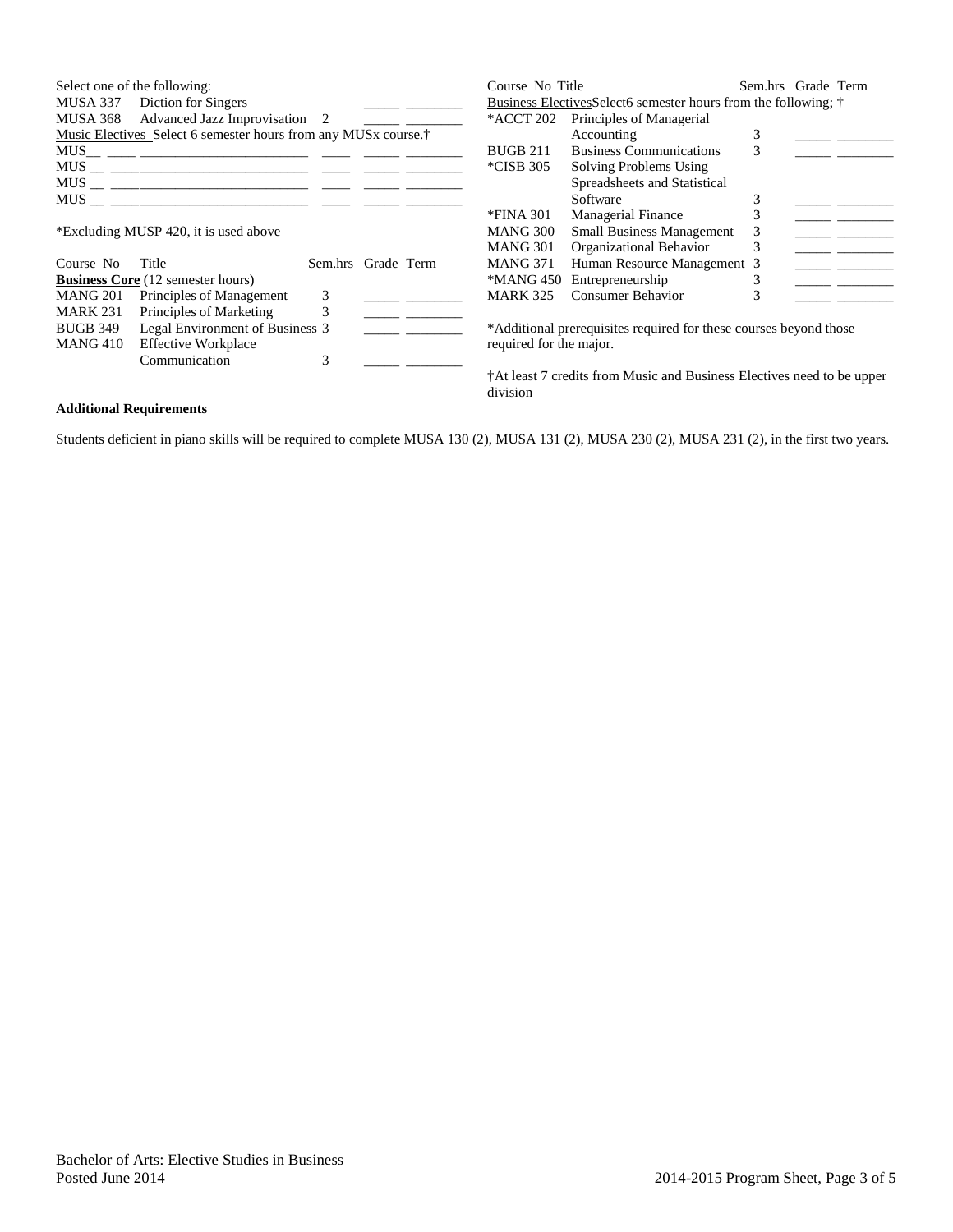## **SUGGESTED COURSE SEQUENCING FOR A MAJOR IN MUSIC – ELECTIVE STUDIES IN BUSINESS**

This is a recommended sequence of course work. Certain courses may have prerequisites or are only offered during the Fall or Spring semesters. It is the student's responsibility to meet with the assigned advisor and check the 2 year course matrix on the website for course availability.

### **FRESHMAN YEAR**

| <b>Fall Semester</b>                |                              | <b>Hours</b> | <b>Spring Semester</b> |                                                         | <b>Hours</b>     |
|-------------------------------------|------------------------------|--------------|------------------------|---------------------------------------------------------|------------------|
| <b>MUSA 101</b>                     | <b>Concert Attendance</b>    | O            | <b>MUSA 101</b>        | <b>Concert Attendance</b>                               | $\theta$         |
| <b>MUSA 114</b>                     | Theory $I$ – Introduction    | 3            | <b>MUSA 115</b>        | Theory $II$ – Diatonic Concepts                         |                  |
| <b>MUSA 116</b>                     | Ear Training/Sight Singing I | 2            | <b>MUSA 117</b>        | Ear Training/Sight Singing II                           |                  |
| MUSA 111                            | Music Technology             | (1)          | MUSA 111               | Music Technology                                        | $\left(1\right)$ |
| MUSL 1                              | <b>Applied Music Lessons</b> |              | MUSL 1                 | <b>Applied Music Lessons</b>                            |                  |
| MUSP 1                              | Performance Ensemble         |              | MUSP 1                 | Performance Ensemble                                    |                  |
| <b>ENGL 111</b>                     | <b>English Composition</b>   |              | <b>ENGL 112</b>        | <b>English Composition</b>                              |                  |
| <b>KINA</b>                         | Activity                     |              |                        | <b>General Education Natural Science</b>                |                  |
| <b>General Education Humanities</b> |                              | 3            |                        | <b>General Education Social and Behavioral Sciences</b> |                  |
|                                     |                              | 14-15        |                        |                                                         | 16-17            |
|                                     |                              | .            |                        |                                                         |                  |

## **SOPHOMORE YEAR**

| <b>Fall Semester</b> |                                            | <b>Hours</b> | <b>Spring Semester</b> |                                             | <b>Hours</b>             |
|----------------------|--------------------------------------------|--------------|------------------------|---------------------------------------------|--------------------------|
| <b>MUSA 101</b>      | <b>Concert Attendance</b>                  | O            | <b>MUSA 101</b>        | <b>Concert Attendance</b>                   | $\Omega$                 |
| <b>MUSA 214</b>      | Theory III – Chromatic Concepts            | 3            | <b>MUSA 215</b>        | Theory IV – $20^{th}$ Cent. Form & Analysis | $\overline{\phantom{a}}$ |
| <b>MUSA 268</b>      | Beginning Jazz Improvisation               |              | <b>MUSA 266</b>        | History of Popular Music-Fine Arts GE       | 3                        |
| MUSL 2               | <b>Applied Music Lessons</b>               |              | MUSL 2                 | <b>Applied Music Lessons</b>                |                          |
| MUSP 2               | Performance Ensemble                       |              | MUSP 2                 | Performance Ensemble                        |                          |
| <b>MATH 110</b>      | College Mathematics (or higher)            | 3            | <b>MANG 201</b>        | Principles of Management                    | 3                        |
| KINA                 | Activity                                   |              | <b>MARK 231</b>        | Principles of Marketing                     | 3                        |
| ECON 201             | Principles of Macroeconomics-SBS GE        | -3           | <b>KINE 100</b>        | <b>Health and Wellness</b>                  |                          |
| ACCT 201             | Principles of Financial Accounting-AS-GE 3 |              |                        |                                             | 15                       |
|                      |                                            | 16           |                        |                                             |                          |

# **JUNIOR YEAR**

| <b>Fall Semester</b> |                                | <b>Hours</b> | <b>Spring Semester</b> |                                  | <b>Hours</b> |
|----------------------|--------------------------------|--------------|------------------------|----------------------------------|--------------|
| MUSA 101             | <b>Concert Attendance</b>      |              | <b>MUSA 101</b>        | <b>Concert Attendance</b>        |              |
| <b>MUSA 317</b>      | Orchestration                  |              | MUSA 312               | <b>Advanced Music Technology</b> |              |
| MUSA 326             | Music History and Literature I |              | MUSA 327               | Music History and Literature II  |              |
| MUSA 337             | Diction for Singers or         | (2)          | MUSA 368               | Advanced Jazz Improvisation OR   | (2)          |
| Business Elective*†  |                                | 3)           | Business Elective*†    |                                  | (3)          |
| MUSA 363             | Music Industry and Marketing   | (3)          | MUSA 426               | Music of World Cultures          | (2)          |
| MUSL 3               | <b>Applied Music Lessons</b>   |              | MUSL $3$ <sub>—</sub>  | <b>Applied Music Lessons</b>     |              |
| MUSP 3               | Performance Ensemble           |              | MUSP 3                 | Performance Ensemble             |              |
| <b>FLAx</b>          | Foreign Language               |              | <b>BUGB 349</b>        | Legal Environment of Business    |              |
|                      |                                | 12-16        | <b>FLAx</b>            | Foreign Language                 |              |
|                      |                                |              |                        |                                  | 14-17        |

## **SENIOR YEAR**

| <b>Fall Semester</b>             |                                            | <b>Hours</b> | <b>Spring Semester</b>       |                                          | <b>Hours</b> |
|----------------------------------|--------------------------------------------|--------------|------------------------------|------------------------------------------|--------------|
| <b>MUSA 101</b>                  | <b>Concert Attendance</b>                  | $\theta$     | <b>MUSA 101</b>              | <b>Concert Attendance</b>                | $\Omega$     |
| MUSL 4                           | <b>Applied Music Lessons</b>               |              | <b>MUSA 426</b>              | Music of World Cultures                  | (2)          |
| MUSP 4                           | Performance Ensemble                       |              | <b>MUSA 499</b>              | Internship                               | 4            |
| <b>MUSP 420</b>                  | Senior Recital/Presentation                |              | MANG 410                     | <b>Effective Workplace Communication</b> | 3            |
| <b>MUSA 363</b>                  | Music Industry and Marketing               | (3)          | <b>MUSA 368</b>              | Advanced Jazz Improvisation OR           | (2)          |
| Business Elective*†              |                                            |              | Business Elective*†          |                                          | (3)          |
| Music Electives†                 |                                            |              | Music Electives <sup>†</sup> |                                          |              |
| <b>General Education History</b> |                                            |              |                              |                                          | $10 - 17$    |
|                                  | General Education Natural Science with Lab | 4            |                              |                                          |              |
|                                  |                                            | 16-19        |                              |                                          |              |

\*Selected from: ACCT 202, BUGB 211, CISB 305, FINA 301, MANG 300, MANG 301, MANG 371, MANG 450, MARK 325 †At least 7 credits Music and Business electives must be upper division to meet the 40-hour upper-division credit requirement.